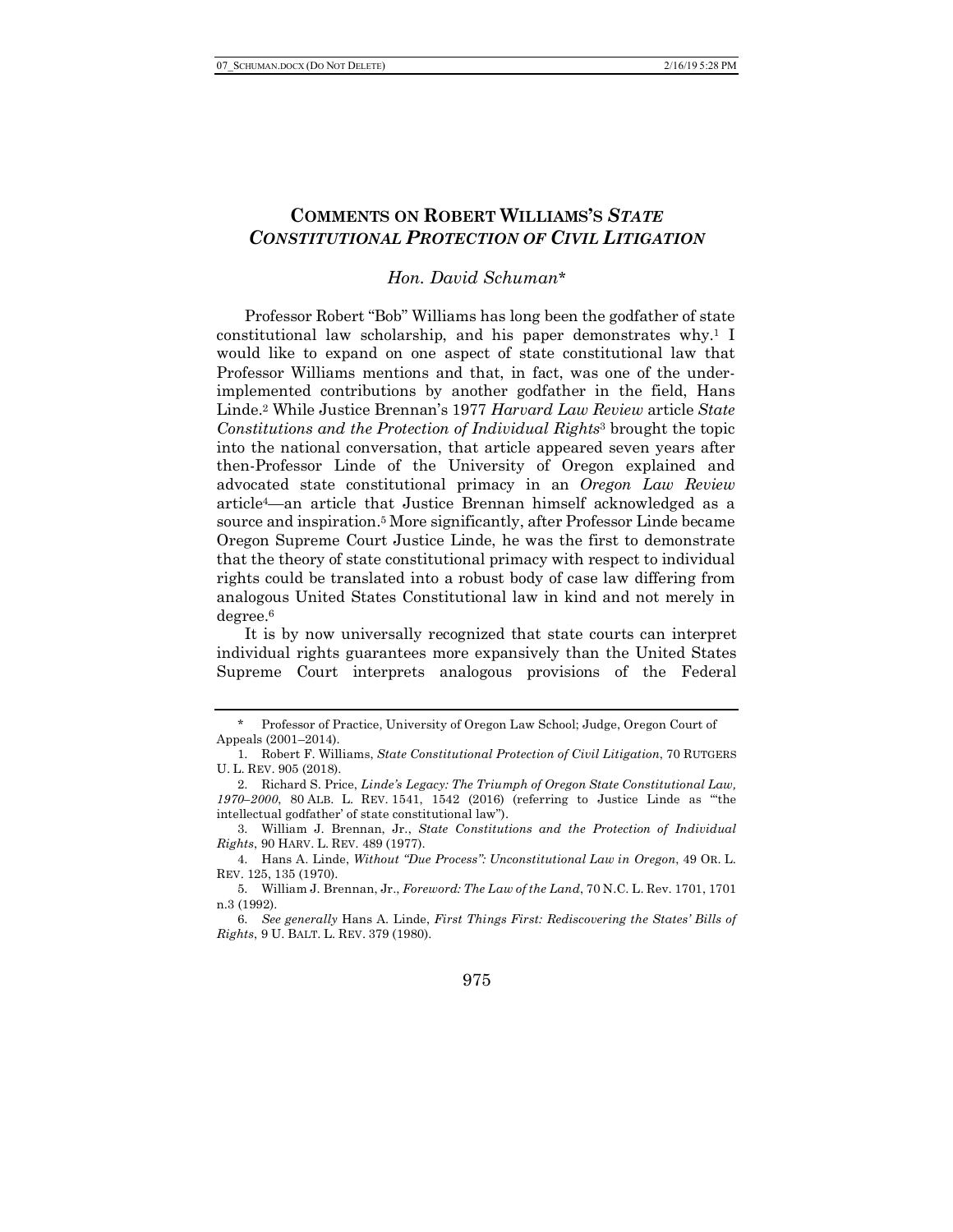### 976 *RUTGERS UNIVERSITY LAW REVIEW* [Vol. 70:975

Constitution, and many have participated in doing so. As Professor Williams's paper shows, though, state courts typically do this by applying the analytic structure from federal cases, sometimes reaching more rights-generous results.7 For example, in defining what government actions trigger a person's constitutional right to be free from searches, state courts relying on state constitutions usually employ the federal formulation—"reasonable expectation of privacy"8—but may apply a more expansive vision of what a reasonable person expects. Rarely do courts question, much less abandon, the federal template. But it can be done.

For example, in Oregon, a search is defined as any government action that, if government could engage in it at will, would reduce the people's freedom from unwanted scrutiny.9 A particular defendant's subjective expectation, reasonable or not, is simply irrelevant. More to the point in the context of civil litigation, Oregon courts adjudicating equal protection claims do not use the federal "levels of scrutiny" framework—namely strict scrutiny for suspect classifications, intermediate scrutiny for gender, rationality review for everything else.10 Instead, the courts pose a structured sequence of inquiries:11 First, does the challenged action confer a benefit or burden on a true class, that is, a group that is not defined by the law in question, but rather shares some "antecedent personal or social characteristics"? Thus, a law that requires filing a notice of appeal within thirty-five days is not subject to equal protection analysis because late filers would never be considered a class if not for the law establishing the deadline. Likewise, a law imposing tax surcharges on homeowners who do not recycle. On the other hand, racial or ethnic groups, veterans, Portland residents, Catholics, college graduates, lawyers, and redheads, have a socially-recognized identity pre-existing any law that might affect them.

Next, the court asks whether the particular true class at issue is one that is based on immutable traits such as race, ethnicity, age, or what might be called quasi-immutable traits such as gender or religion, as opposed to classes such as Portland residents or college students that can

<sup>7.</sup> Williams, *supra* note 1, at 911–34.

<sup>8.</sup> *E.g.*, United States v. Knotts, 460 U.S. 276, 280–81 (1983).

<sup>9.</sup> State v. Campbell, 759 P.2d 1040, 1044 (Or. 1988) ("[T]he privacy protected by Article I, section 9, is not the privacy that one reasonably *expects* but the privacy to which one has a *right*.").

<sup>10.</sup> *See* Cooper v. Harris, 137 S. Ct. 1455, 1463–64 (2017).

<sup>11.</sup> The following template is taken from *Tanner v. Oregon Health Scis. Univ.*, 971 P.2d 435, 445–47 (Or. Ct. App. 1998). *See also* Cox v. Oregon, 80 P.3d 514, 517–18 (Or. Ct. App. 2003) (Schuman, J., concurring); David Schuman, *The Right to* "*Equal Privileges and Immunities": A State's Version of "Equal Protection,*" 13 VT. L. REV. 221, 223–24 (1988).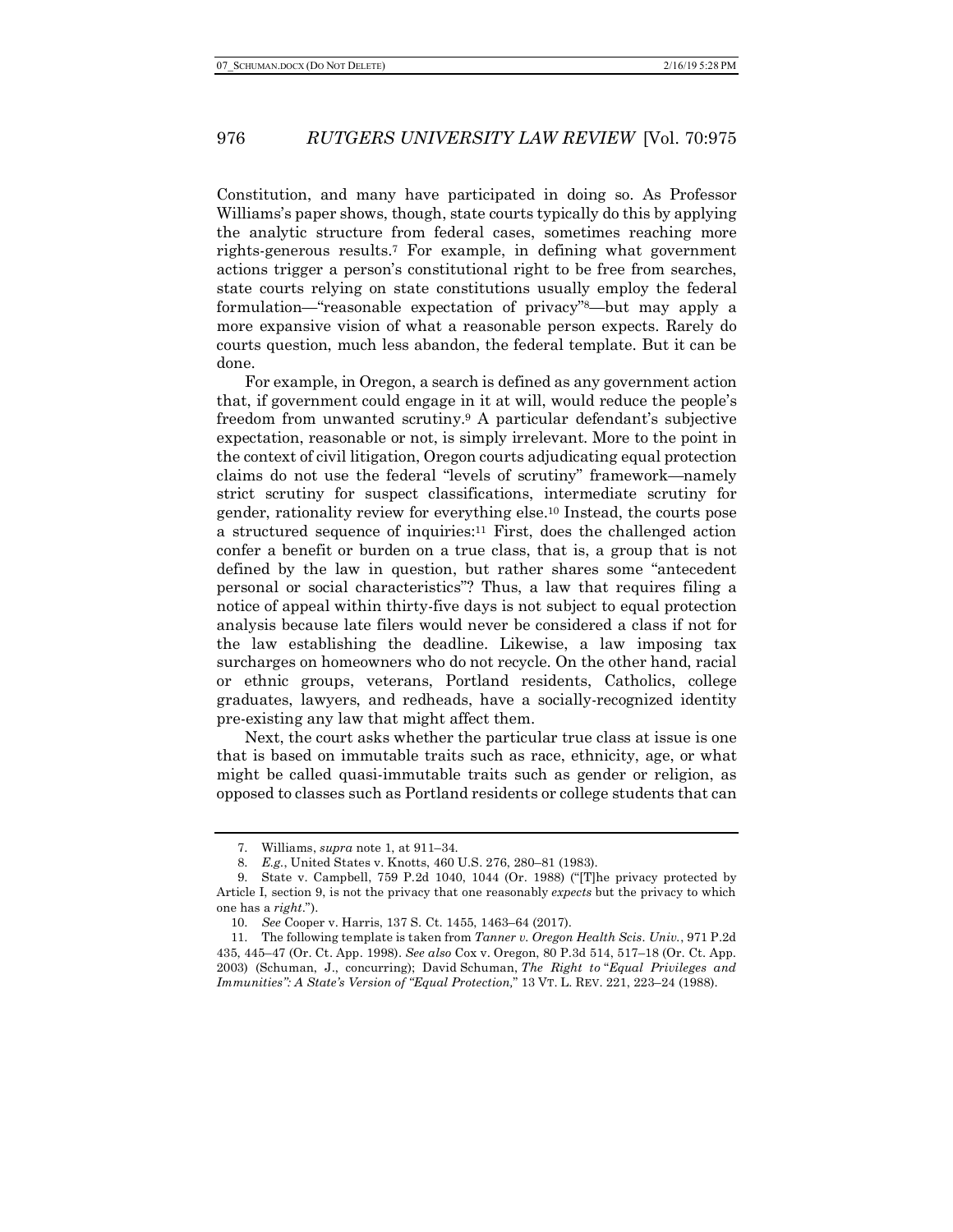2018] *SCHUMAN COMMENTS* 977

be more or less freely assumed or discarded. The latter classifications are not subject to any equality guarantees. The former, however, are rebuttably presumed to be unconstitutional. In the analogous terminology of federal law, these classifications might be called suspect, because they raise the suspicion that they are driven by prejudice, animus, or stereotype.

That presumption, however, can be rebutted if government can establish that the disparate treatment can be justified by relevant genuine differences, usually biological, between the disparately treated classes. Thus, for example, a law requiring annual driving tests for persons over seventy-five, or sickle-cell anemia for African-Americans, or prostate exams for males, are not unconstitutional. Absent from this analysis are "tiers" of scrutiny, rationality review, and balancing governmental interests against individual rights.

Of course, there are state constitutional rights that have no federal analogue. For these provisions, courts have no choice but to develop an independent analytical framework. As Professor Williams notes, among the uniquely state provisions most frequently invoked by tort plaintiffs are the remedy clauses in thirty-seven state constitutions, typically guaranteeing a legal remedy for injury to person, property, or reputation. Courts have developed a dizzying array of interpretations, probably because these provisions must mean something, but they cannot possibly mean what they say. There neither is, nor should there be, a legal remedy for the injury to person caused by age-related arthritis, the injury to uninsured property caused by lightning, or the injury to reputation caused by dropping an easily-catchable fly ball in the world series. Courts, therefore, struggle. A quick summary of some solutions illustrate this difficulty.12

Some courts subscribe to the theory that the guarantee is purely procedural: it imposes no limits on non-judicial lawmakers' authority to declare what is or is not an injury, and only requires courts to provide a fair and accessible process for individuals to seek remedies for these injuries. However, in most jurisdictions, courts recognize that the remedy guarantee imposes some limitations on lawmakers. In some, the clause protects only those remedies that were in existence when the constitutional guarantee was adopted. Still others allow legislatures to eliminate or limit remedies if and only if they provide an adequate substitute remedy, either to an injured individual or to the state's citizens collectively. Some courts adopt variations or combinations. For example, the legislature can abolish a pre-constitutional remedy only if it provides

<sup>12.</sup> For a more elaborate survey of these interpretations, see David Schuman, *The Right to a Remedy*, 65 TEMP. L. REV. 1197, 1203–17 (1992).